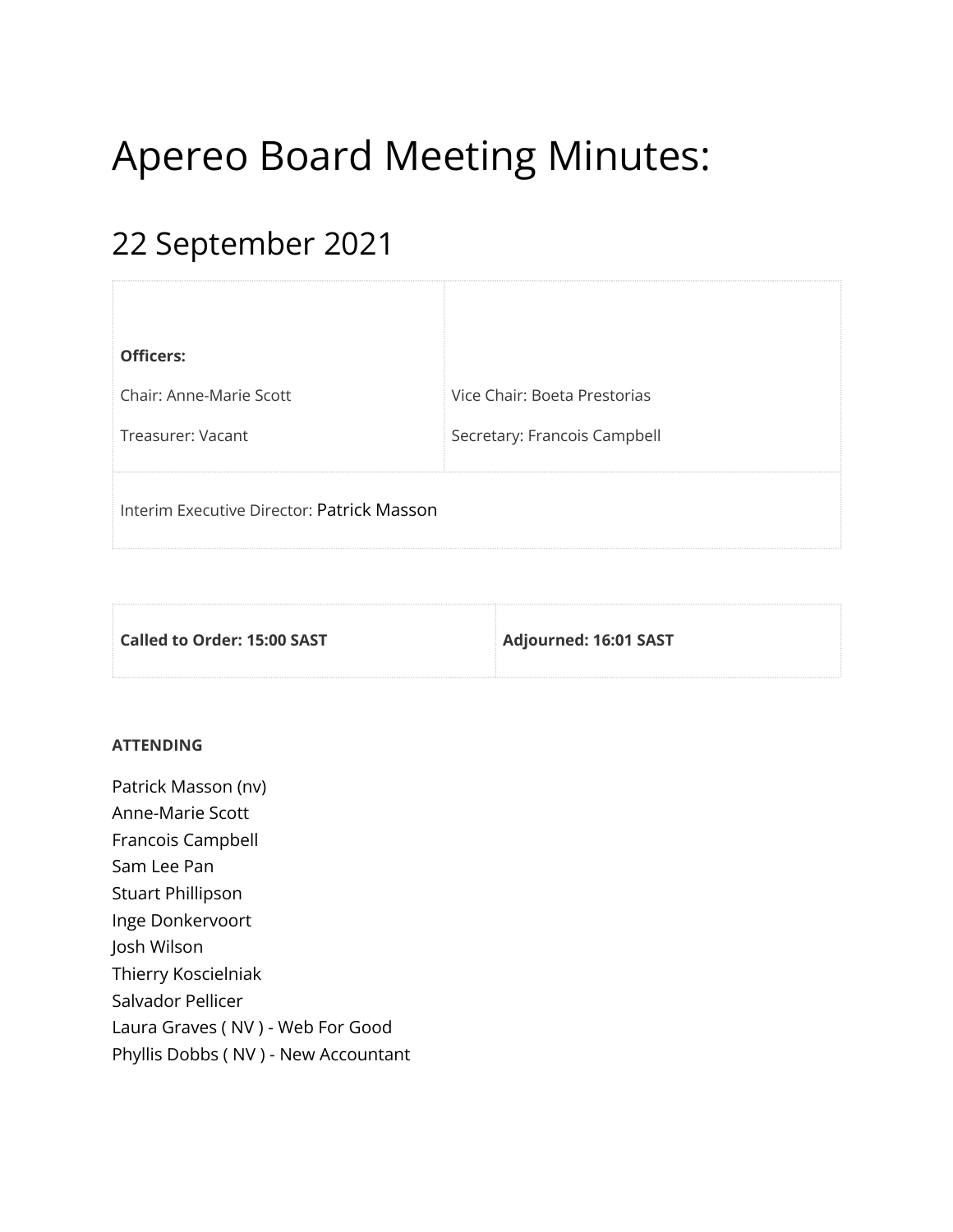Quorum is achieved: 8

## **Agenda**

- **1. Apologies for Absence:**
	- 1.1. Sam Lee Pan, however, was present.

# **2. Minutes of the August 2021 Board Call**

2.1. Move Josh and Seconded Stuart

# **3. Monthly Financial Reports**

- 3.1. Apereo
	- 3.1.1. Final reports from Reyhman to be parsed for the new accountants to review.
	- 3.1.2. Full record of accounting is transferred.
- 3.2. CAS
	- 3.2.1. As we are transitioning between the accountants this item will be returned to, in the next month.
- 3.3. OAE
	- 3.3.1. As we are transitioning between the accountants this item will be returned to, in the next month.
- 3.4. Opencast
	- 3.4.1. As we are transitioning between the accountants this item will be returned to, in the next month.
- 3.5. Sakai
	- 3.5.1. As we are transitioning between the accountants this item will be returned to, in the next month.
- 3.6. uPortal
	- 3.6.1. As we are transitioning between the accountants this item will be returned to, in the next month.

# **4.** Tabled Motions

- 4.1. Motion: Approve Hallway Tech Contract, view Contract.
	- 4.1.1. Moved Francois and Seconded Josh/Thierry
- 4.2. Motion: Approve Concetra-CMS 2021 agreement for administrative services, view Agreement, view Statement of work.
	- 4.2.1. Moved and Seconded
- 4.3. Motion: Approve Commercial Umbrella Liability insurance policy and payment, view Policy.
	- 4.3.1. Discussed the measure and value of the liability insurance and its calculation.
	- 4.3.2. Insurance was renewed as a matter of urgency to ensure immediate coverage, also to ensure proper coverage required.
	- 4.3.3. Moved and Seconded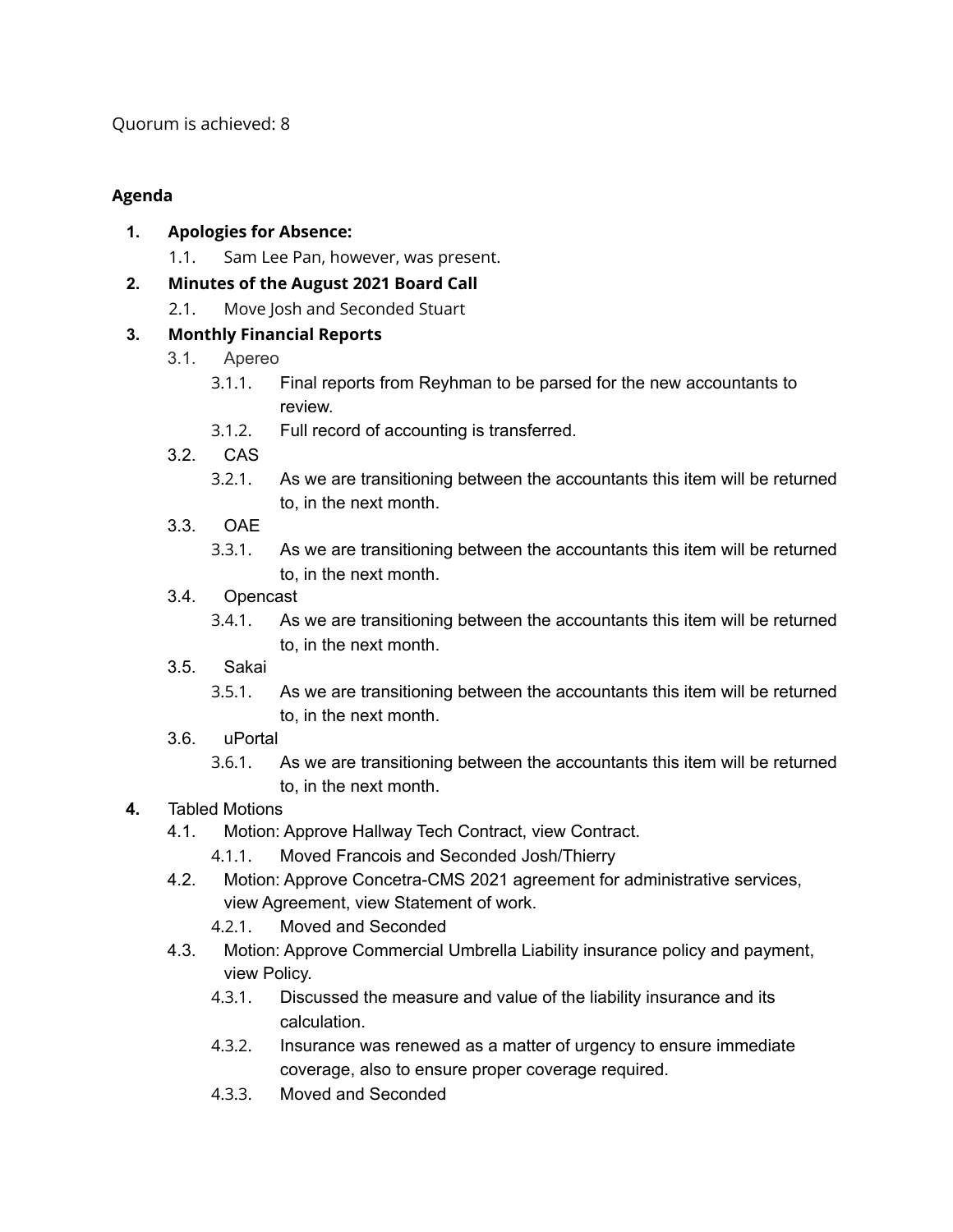4.4. Motion: Approve Business Owners insurance policy and payment, view Policy. 4.4.1. Moved and Seconded

#### **5. E.D. Report**

- 5.1. Community
	- 5.1.1. Open Apereo: 2021 Open Apereo final balance sheet.
		- 5.1.1.1. Conference was profitable and well attended in light of the pandemic.
		- 5.1.1.2. Discussed and follow-up activities to be confirmed
- 5.2. Finance
	- 5.2.1. Accounting Services
		- 5.2.1.1. Initiated transition from Rehmann's to Phyllis Dobbs and Laura Graves.
			- 5.2.1.1.1. Process unpacked and the outline discussed.
	- 5.2.2. Audit review: Scheduled review with Gary Eisenraft and Phyllis Dobbs for Thurs. 9/23.
		- 5.2.2.1. Discussed
	- 5.2.3. Contacts
		- 5.2.3.1. Complete
			- 5.2.3.1.1. Greg Logan (Opencast) in place.
		- 5.2.3.2. In Progress
			- 5.2.3.2.1. OAE: Rita Carvalho & Migual Laginha
	- 5.2.4. Spending thresholds? (On-hold, Dobbs on-boarding),
		- 5.2.4.1. Discussed and implications agreed upon.
- 5.3. Organizational Review:

https://apereo.cloud.xwiki.com/xwiki/bin/view/Apereo%20Foundation/

### **Any Other Business**

#### **New board member**

#### **Notes**

A new version of the White Paper **"Facing the New Normal"** is [available](https://drive.google.com/file/d/16cbpsys3_JynbudLGczmXSpNDKsQTVUC/view?usp=sharing). (PDF)

#### **Article VI (7) Quorum:**

"Fifty percent (50%) of the entire Board of Directors shall constitute a quorum for the transaction of business at any meeting of the Board of Directors. The Board of Directors shall not conduct any formal actions, motions, decisions, policies or any related functions on behalf of the Foundation absent a quorum, unless specifically allowed under these Bylaws. The Directors present at a duly organized meeting of the Board of Directors may continue to do business until adjournment, notwithstanding the withdrawal of enough Directors to leave less than a quorum. Less than a quorum may adjourn any meeting of the Board of Directors." The Board currently has 11 voting directors, and 1 non-voting directors. The current quorum is therefore 6.